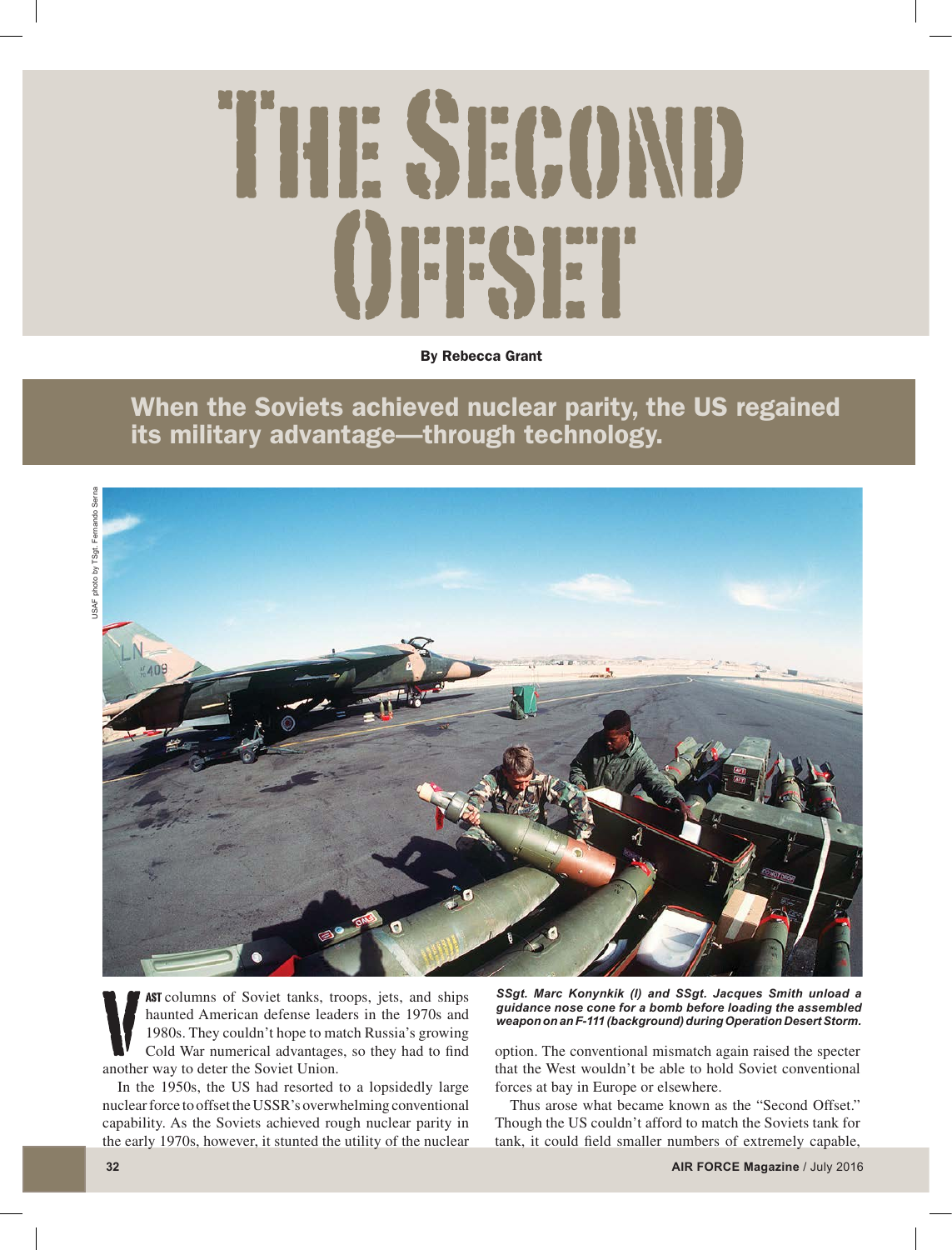high-quality equipment, leap-ahead technologies, and associated operational concepts. It was quality vs. quantity.

This approach didn't headline speeches. Epic debates on US and Soviet nuclear strategy usually overshadowed it, and harvesting the gains of the Second Offset took the better part of 20 years.

Yet this quiet approach was a tour de force that bridged across the Nixon, Ford, Carter, and Reagan presidencies and ultimately fueled the precision targeting revolution in the 1990s. According to Jimmy Carter's Secretary of Defense, Harold Brown, some of the Second Offset's deepest roots lay with the Air Force.

The need for the Second Offset began to sharpen with Russia's deployment of the fearsome new Soviet SS-19 nuclear missile, carrying multiple, independently targetable re-entry vehicles, or MIRVs. American leaders realized Soviet strategic nuclear parity or even potential superiority might create a window of vulnerability, giving Moscow free rein in international politics at US expense.

The top spokesmen for this theory were Eugene V. Rostow and Paul H. Nitze. They formed the Committee on the Present Danger in 1976. "If we continue to drift, we shall become second best to the Soviet Union in overall military strength," they warned. "Then we could find ourselves isolated in a hostile world, facing the unremitting pressures of Soviet policy backed by an overwhelming preponderance of power."

In 1976 the Soviets deployed their first mobile theater nuclear missile, the SS-20. 1978 was the tipping point, as the USSR's inventory of 25,393 warheads for the first time topped the US's inventory of 24,243. The Russians had added over 8,000 warheads since 1974. The fear was that if the Soviets had nuclear supremacy, they might just be willing to risk a conventional push into NATO.

"Soviet military leaders in their doctrinal writings expressed the belief that they could win a blitzkrieg victory in Europe," recalled Brown in his book *Star Spangled Security.* Brown served as Secretary of the Air Force from 1965 to 1969 and Secretary of Defense from 1977 to 1981.

Improving NATO's conventional forces with superior firepower to disrupt a ground attack became a top priority. Specifically, that meant developing forces able to find, fix, and destroy the forward line of Soviet troops while striking followon echelons as they attempted a thrust into West Germany.

The offset strategy sought advanced technologies for precision attack in order for NATO to whittle down superior numbers of Soviet tanks and other conventional forces to battle-manageable levels.

"We do not plan our theater nuclear forces to defeat, by themselves, a determined Soviet attack in Europe, and we rely mainly on conventional forces to deter conventional attack," Brown told Congress in 1980. "As one example, we cannot permit a situation in which the SS-20 and Backfire [bomber] have the ability to disrupt and destroy the formation and movement of our operational reserves, while we cannot threaten comparable Soviet forces."

To threaten those Soviet forces, the US needed rapid precision attack of Soviet counter air and ground force targets.

Airmen had been on this quest for over a decade. Brown credited USAF's 1963 Project Forecast, directed by Gen.

Bernard A. Schriever, as the genesis of precision strike. One of Schriever's top recommendations was to concentrate on zero circular error probable, or CEP.

Early ICBMs like Minuteman I had a CEP of 1.3 to 1.7 miles, as cited by Donald A. MacKenzie in his book *Inventing Accuracy: A Historical Sociology of Nuclear Missile Guidance.*  ICBMs could therefore strike enemy cities under a strategy of mutually assured destruction, but a valid counterforce strategy depended on accuracies good enough to hit Soviet military targets directly.

"From that idea flowed generations of increasingly accurate weapons called precision guided munitions," Brown wrote in his 2012 memoir.

It wasn't quite that simple, of course. Research had to switch from improving floating gyros and other elements of inertial navigation to harnessing the power of electro-optics, lasers, and ultimately, global positioning.

By the early 1970s, the airmen's quest for precision had put in place a strong basis for building up precision attack. One milestone was the 1972 destruction of the Thanh Hoa Bridge in North Vietnam, using laser guided bombs. The success of that strike—following 871 unsuccessful attacks—proved the value of laser targeting.

## **SEEKING THE HOLY GRAIL**

In those early days of aided precision, F-4 Phantoms used electro-optical guided bombs, with TV cameras on the bomb transmitting a picture to the weapon systems officer in the aircraft. The WSO adjusted contrast to pick out the target, then transmitted the selection to the bomb, which flew itself to impact. Laser guided bombs went one better: The bomb could follow the low-power laser beam illuminating the target from a pod carried under a fighter and operated by the fighter crew. Both systems worked well—if visibility was good.

Offsetting the Soviet conventional advantage would require much more, though. The "Holy Grail" was a way to hit Soviet tanks on the move, especially in rear echelon areas. Ideally, it all had to be done at night and in bad weather, too.

In 1973, the Advanced Research Projects Agency, ARPA, launched the Long-Range Research and Development Planning Program "to provide the President and the joint force with better tools to respond to a Warsaw Pact attack," recounted Deputy Secretary of Defense Robert O. Work in a January 2015 speech.

The offset coalesced around an operational concept.

Step One was accurately tracking moving tanks and other mechanized vehicles.

Step Two was developing munitions to hit the small targets precisely.

Step Three concentrated on ways to deliver munitions: either via ground launch or from aircraft. Accordingly, those aircraft needed standoff missiles or a way to penetrate close to the target—especially important against moving armor.

"The objective of our precision guided weapon systems is to give us the following capabilities: to be able to see all high value targets on the battlefield at any time; to be able to make a direct hit on any target we can see, and to be able to destroy any target we can hit," testified William J. Perry,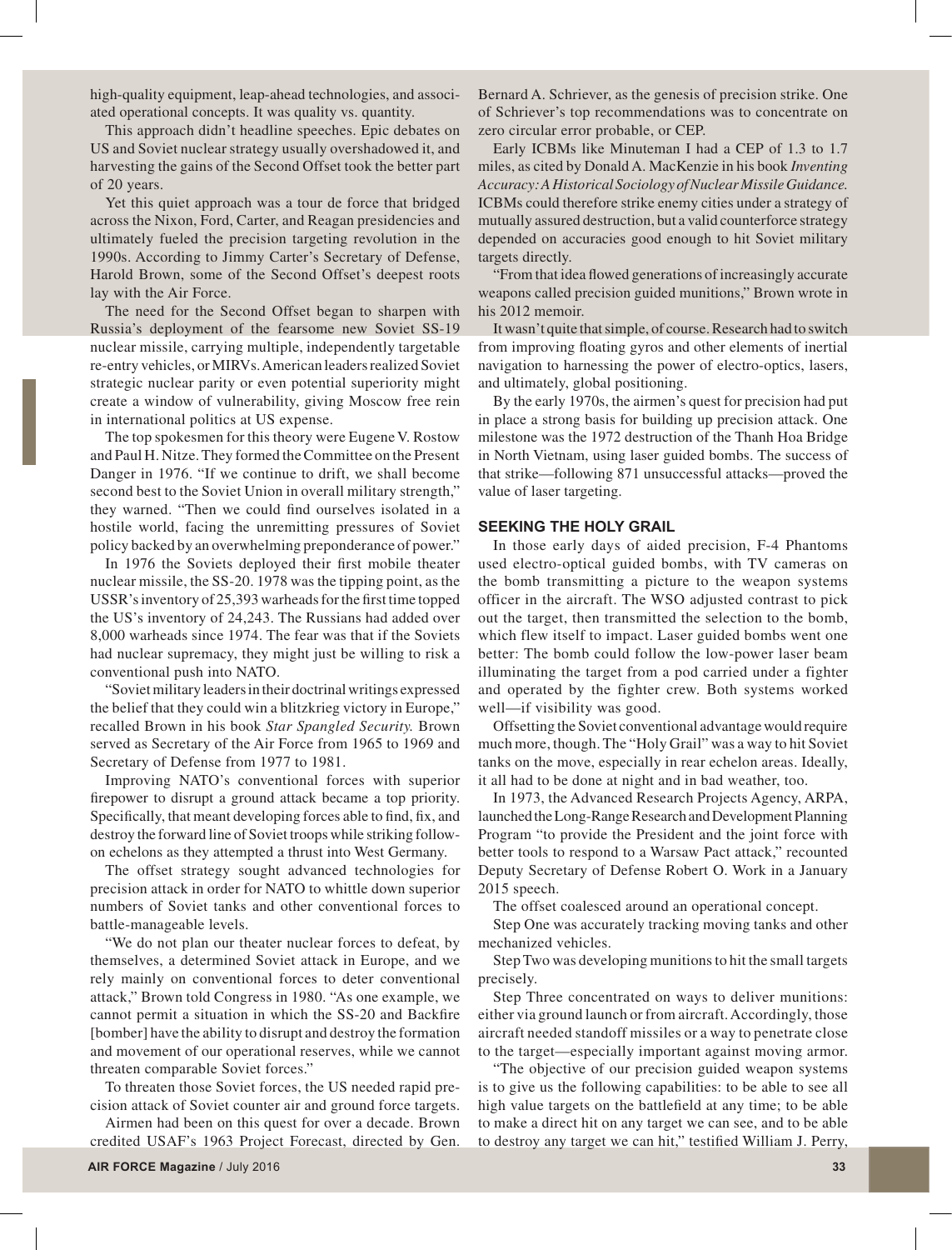

undersecretary of defense for research and engineering (also called DDR&E), in 1978.

This would emerge only after careful work on a fusion of systems—a core attribute of the offset. The Pave Tack pod, for example—built by Ford Aerospace—illustrated the maturation of precision. Pave Tack fused several technologies: forwardlooking infrared, a laser rangefinder and a laser designator.

How would the Pentagon focus its research efforts? Perry's role as DDR&E was crucial. The offset emerged at a time when direction, management, and funding were highly concentrated in that post, created by President Dwight D. Eisenhower. In his memoir *Waging Peace,* Eisenhower said legislation passed in 1958 set up the job for a "nationally recognized leader in science and technology" who would advise the Secretary of Defense and "supervise all research and engineering activities in the department."

## **FOCUS ON THE BATTLEFIELD**

DDR&E was at its peak power by the early 1970s. For example, ARPA reported directly to DDR&E. Brown, John S. Foster Jr., Malcolm R. Currie, and Perry held the post from 1965 to 1981. Consistent leadership of research and development efforts by astute scientists and engineers kept work on track even as Administrations changed.

Another ingredient for success may have been the comparatively low-key approach. The original offset strategy was by no means a dominant part of the strategic dialogue of the mid-1970s and 1980s, as academics and agitators alike spent far more energy on détente, arms control, and the perils of nuclear parity. Nuclear weapons strategy overwhelmed all else and typically relegated debates on the offset strategy's conventional force improvements to the realm of congressional testimony. In fact, the offset strategy proceeded without much countervailing debate—at least until some of the programs fed by it moved into the procurement phase.

*An 82nd Airborne Division soldier gives a commence-firing order during a NATO-sponsored exercise in Europe in 1982. By this time, the US knew it needed a new way to offset huge Soviet conventional force advantages.*

The most lasting cohesion came from focusing on the battlefield. The centerpiece of the offset was not any one technology in particular. It was an operational concept for precision: how to see and target Soviet ground forces and debilitate them quickly enough to prevent them from overrunning Europe. That operational imperative for precision drove forward through the ups and downs of research and development. Programs might start with one intent, then go on to deliver real capability in another, next generation application.

A case in point was Assault Breaker. This concept posited standoff weapons attacking moving, rear echelon armor massed deep behind enemy lines. According to a 1981 Government Accountability Office report, components included: airborne ground moving target indicator radar; missiles with submunitions for airborne or surface launch; and anti-armor self-guided munitions. Topping it all off was a comprehensive communications, command, and control network. The program sought a "uniquely high rate of kill at a much smaller risk and cost than present tactics permit," summarized GAO.

 The offset strategy also required aircraft to deliver weapons both in direct attack and at standoff range. Medium-to-high technology aircraft were among the biggest programs. One was known by the code name Tacit Blue (and by testers as "The Whale"). Highly classified at the time, this rounded aircraft was designed to loiter over the battle area, detecting moving targets with radar while protected by its stealthy shape. Tacit Blue was no mere model: The craft weighed in at 30,000 pounds and completed 135 test flights before the program ended in 1985.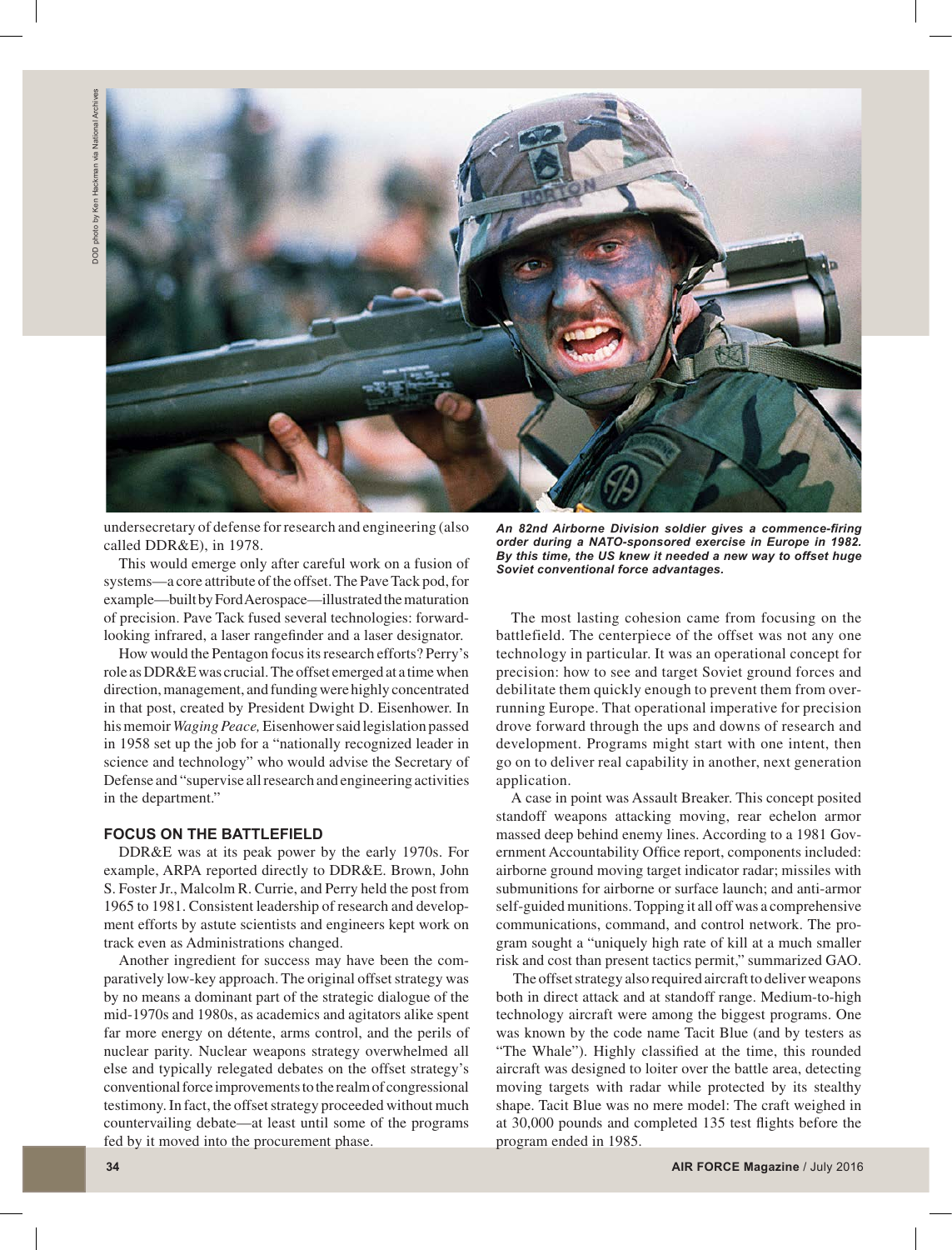Though no operational version of Tacit Blue resulted from the prototyping effort, it spun off stealth technology that found its way into the B-2 bomber, while the radar became the centerpiece of the E-8 JSTARS ground surveillance aircraft.

Assault Breaker was a canonical offset program in that it spawned much interesting research and experimentation. The Army's Corps Support Weapon System was another spinoff. In CSWS, USAF's Pave Mover target radar on an F-111 aircraft would view the cluster of Soviet tanks and provide down link guidance to a ground station, which would then launch missiles as the Pave Mover kept track. The missiles would dispense wide area anti-armor submunitions.

Ultimately the offset strategy depended on investment in major programs to deliver capability to the combatant. One favorite of Brown was the Airborne Warning and Control System, or AWACS. Brown accelerated the program as the Carter Administration began, and the purchase of E-3 AWACS aircraft by NATO "sent a signal to the Soviet Union," he observed. AWACS made NATO "more useful not only militarily but also politically, because the planes showed the Soviet Union that the United States and NATO had become more integrated," added Brown.

The thinking behind the offset strategy was of course a spur to stealth programs such as the F-117 and the B-2. The Soviets' vast investment in air defense radars could be rendered obsolete by aircraft whose radar signature was so sharply attenuated that they could fly undetected between the radars.

Offset strategy programs kicked into high gear under President Ronald Reagan, who took office in January 1981 primed to rebuild US military power.

The situation was worse than the new Administration had thought.

 According to *Reagan's Ruling Class,* "the principal shock was to find out, through daily briefings, the extent and the size of the Soviet buildup and the rapidity with which it had taken place—in all areas, land, sea, and air," Defense Secretary Caspar W. Weinberger told reporters after a short time in office.

"There was the window of vulnerability, which the Administration at that time felt very strongly about being able to close," said retired Air Force Lt. Gen. Richard M. Scofield, who spent much of the Reagan years leading the F-117 and then the B-2 program.

The Reagan Administration would also move offset technologies from Pentagon research portfolios to major service programs. The Administration provided funding and continued focus, and through the 1980s, a new wave of capabilities specific to the tactical air forces came into being.

The change was remarkable. As late as 1978, Gen. David C. Jones despaired of USAF capabilities to hit moving targets—or any targets—at night and in Europe's poor weather.

"It would be prohibitively expensive for us to build all, or even most, of our aircraft to operate all night or in bad weather," he said that year.

By 1983, however, USAF had several programs under development that would yield just that capability. An infrared seeker for the Maverick anti-tank missile was one. The LANTIRN pod system, combining navigation and targeting in low-light conditions, was another. The air-to-air Sparrow missile follow-on begun in 1977 was now gelling under the name AMRAAM.

Lt. Gen. Kelly H. Burke, a senior acquisition leader, explained in a hearing on DOD's 1981 appropriations that the "confluence of technology" propelling LANTIRN and other programs would soon give USAF's single-seat fighters "a very good night/under the weather capability at low altitude with multiple kills per pass." This was just the force needed to parry Soviet conventional power and keep the enhanced communist nuclear forces at bay.

The true maturation of the offset depended on the US armed services funding major programs—or collaborating together.

## **THE 31 INITIATIVES**

One early 1980s collaboration between the Army and the Air Force, led by their respective Chiefs of Staff, was called the 31 Initiatives. These were framed in tactical doctrine spanning concepts for air defense, suppression of enemy air defenses, rear area operations, joint munitions development, special operations, and fusion of combat information.

Many of the Assault Breaker concepts reappeared in the 31 Initiatives. The joint munitions work and combat information initiatives prompted offset technologies. For example, Initiative 20 designated a single Air Staff manager for improving night attack capabilities. The operational concept was to shore up close air support and precision attack at night; but the means to do so drew on technologies funded under the offset strategy.

Two of the 31 were clear descendants of the offset strategy. Initiative 18 set in motion the Joint Tactical Missile System first dubbed JTACMS but later known simply as ATACMS. This was the use of precise, standoff weapons akin to the idea



*A NATO E-3A AWACS assigned to Geilenkirchen AB, West Germany, takes off in 1988.*



*Tacit Blue at the National Museum of the United States Air Force in Dayton, Ohio.*